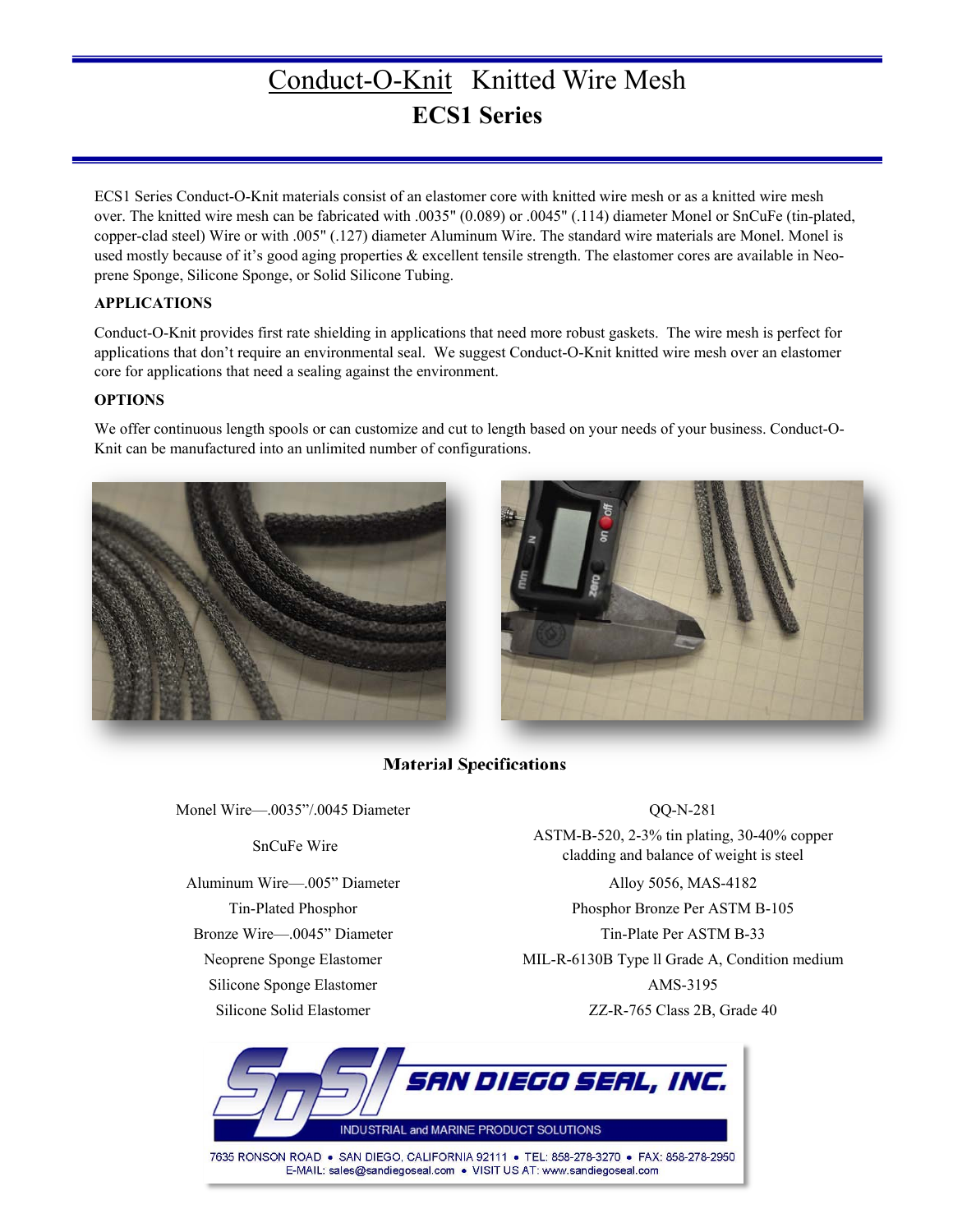# Conduct-O-Knit Available Configurations **ECS1 Series**



|                            |              | <b>ECS PART NUMBER</b> |                |  |
|----------------------------|--------------|------------------------|----------------|--|
| WIDTH (W)                  | HEIGHT (H)   | <b>MONEL</b>           | SnCuFe         |  |
| 0.062(1.57)                | 0.062(1.57)  | $ECS1-1$               | $ECS1-2$       |  |
| 0.062(1.57)                | 0.125(3.18)  | <b>ECS1-3</b>          | <b>ECS1-4</b>  |  |
| 0.062(1.57)                | 0.188(4.78)  | <b>ECS1-4</b>          | <b>ECS1-6</b>  |  |
| 0.062(1.57)                | 0.250(6.35)  | <b>ECS1-7</b>          | <b>ECS1-8</b>  |  |
| 0.062(1.57)                | 0.312(7.92)  | <b>ECS1-9</b>          | <b>ECS1-10</b> |  |
| 0.062(1.57)                | 0.375(9.53)  | ECS1-11                | ECS1-12        |  |
| 0.062(1.57)                | 0.500(12.70) | ECS1-13                | $ECS1-14$      |  |
| 0.062(1.57)                | 0.625(15.88) | <b>ECS1-15</b>         | <b>ECS1-16</b> |  |
| 0.062(1.57)                | 0.750(19.05) | ECS1-17                | <b>ECS1-18</b> |  |
| 0.062(1.57)                | 1.000(25.40) | <b>ECS1-19</b>         | <b>ECS1-20</b> |  |
| 0.093(2.36)                | 0.093(2.36)  | <b>ECS1-21</b>         | <b>ECS1-22</b> |  |
| 0.093(2.36)                | 0.125(3.18)  | <b>ECS1-23</b>         | <b>ECS1-24</b> |  |
| 0.093(2.36)                | 0.188(4.78)  | <b>ECS1-25</b>         | <b>ECS1-26</b> |  |
| 0.093(2.36)                | 0.250(6.35)  | <b>ECS1-27</b>         | <b>ECS1-28</b> |  |
| 0.093(2.36)                | 0.312(7.92)  | <b>ECS1-29</b>         | <b>ECS1-30</b> |  |
| 0.093(2.36)                | 0.375(9.53)  | <b>ECS1-31</b>         | <b>ECS1-32</b> |  |
| 0.093(2.36)                | 0.500(12.70) | ECS1-33                | <b>ECS1-34</b> |  |
| 0.093(2.36)                | 0.625(15.88) | <b>ECS1-35</b>         | <b>ECS1-36</b> |  |
| 0.125(3.18)                | 0.125(3.18)  | ECS1-37                | <b>ECS1-38</b> |  |
| 0.125(3.18)                | 0.156(3.96)  | <b>ECS1-39</b>         | <b>ECS1-40</b> |  |
| $\overline{0.1}$ 25 (3.18) | 0.188(4.78)  | <b>ECS1-41</b>         | <b>ECS1-42</b> |  |
| 0.125(3.18)                | 0.250(6.35)  | <b>ECS1-43</b>         | <b>ECS1-44</b> |  |
| 0.125(3.18)                | 0.312(7.92)  | <b>ECS1-45</b>         | <b>ECS1-46</b> |  |
| 0.125(3.18)                | 0.375(9.53)  | <b>ECS1-47</b>         | <b>ECS1-48</b> |  |
| 0.125(3.18)                | 0.500(12.70) | <b>ECS1-49</b>         | ECS1-50        |  |
| 0.125(3.18)                | 0.625(15.88) | <b>ECS1-51</b>         | ECS1-52        |  |
| 0.125(3.18)                | 0.750(19.05) | <b>ECS1-53</b>         | ECS1-54        |  |
| 0.125(3.18)                | 1.000(25.40) | <b>ECS1-55</b>         | ECS1-56        |  |
| 0.188(4.78)                | 0.188(4.78)  | <b>ECS1-57</b>         | EC1S-58        |  |
| 0.188(4.78)                | 0.250(6.35)  | ECS1-59                | <b>ECS1-60</b> |  |
| 0.188(4.78)                | 0.312(7.92)  | ECS1-61                | ECS1-62        |  |
| 0.188(4.78)                | 0.375(9.53)  | ECS1-63                | ECS1-64        |  |
| 0.188(4.78)                | 0.500(12.70) | <b>ECS1-65</b>         | <b>ECS1-66</b> |  |
| 0.188(4.78)                | 0.625(15.88) | ECS1-67                | <b>ECS1-68</b> |  |
| 0.188(4.78)                | 0.750(19.05) | <b>ECS1-69</b>         | <b>ECS1-70</b> |  |
| 0.188(4.78)                | 1.000(25.40) | <b>ECS1-71</b>         | <b>ECS1-72</b> |  |
| 0.250(6.35)                | 0.250(6.35)  | <b>ECS1-73</b>         | <b>ECS1-74</b> |  |
| 0.250(6.35)                | 0.312(7.92)  | <b>ECS1-75</b>         | <b>ECS1-76</b> |  |
| 0.250(6.35)                | 0.375(9.53)  | <b>ECS1-77</b>         | <b>ECS1-78</b> |  |
| 0.250(6.35)                | 0.500(12.70) | <b>ECS1-79</b>         | <b>ECS1-80</b> |  |
| 0.250(6.35)                | 0.625(15.88) | <b>ECS1-81</b>         | <b>ECS1-82</b> |  |
| 0.250(6.35)                | 0.750(19.05) | <b>ECS1-83</b>         | <b>ECS1-84</b> |  |
| 0.250(6.35)                | 1.000(25.40) | <b>ECS1-85</b>         | <b>ECS1-86</b> |  |
| 0.312(7.92)                | 0.312(7.92)  | <b>ECS1-87</b>         | <b>ECS1-88</b> |  |
| 0.375(9.53)                | 0.375(9.53)  | <b>ECS1-89</b>         | <b>ECS1-90</b> |  |
| 0.375(9.53)                | 0.625(15.88) | ECS1-91                | <b>ECS1-92</b> |  |



|              |             |                             |          |                 | <b>ECS PART NUMBER</b> |                 |
|--------------|-------------|-----------------------------|----------|-----------------|------------------------|-----------------|
| DIA(D)       |             | <b>OVERALL WIDTH</b><br>(W) |          | <b>MONEL</b>    |                        | SnCuFe          |
| 0.062(1.57)  |             | 0.375(9.53)                 |          | $ECS1-93$       |                        | <b>ECS1-94</b>  |
| 0.062(1.57)  |             | 0.500(12.70)                |          | ECS1-95         |                        | ECS1-96         |
| 0.062(1.57)  |             | 0.625(15.88)                |          | ECS1-97         |                        | <b>ECS1-98</b>  |
| 0.062(1.57)  |             | 0.750(19.05)                |          | ECS1-99         |                        | <b>ECS1-100</b> |
| 0.093(2.36)  |             | 0.375(9.53)                 |          | <b>ECS1-101</b> |                        | ECS1-102        |
| 0.093(2.36)  |             | 0.500(12.70)                |          | ECS1-103        |                        | ECS1-104        |
| 0.093(2.36)  |             | 0.750(19.05)                |          | ECS1-105        |                        | ECS1-106        |
| 0.125(3.18)  |             | 0.375(9.53)                 |          | ECS1-107        |                        | <b>ECS1-108</b> |
| 0.125(3.18)  |             | 0.437(11.11)                |          | ECS1-109        |                        | ECS1-110        |
| 0.125(3.18)  |             | 0.500(12.70)                |          | ECS1-111        |                        | ECS1-112        |
| 0.125(3.18)  |             | 0.562(14.27)                |          | ECS1-113        |                        | ECS1-114        |
| 0.125(3.18)  |             | 0.625(15.88)                |          | ECS1-115        |                        | ECS1-116        |
| 0.125(3.18)  |             | 0.750(19.05)                |          | ECS1-117        |                        | ECS1-118        |
| 0.156(3.96)  |             | 0.500(12.70)                |          | ECS1-119        |                        | ECS1-120        |
| 0.156(3.96)  |             | 0.750(19.05)                |          | ECS1-121        |                        | ECS1-122        |
| 0.188(4.78)  |             | 0.437(11.11)                |          | ECS1-123        |                        | ECS1-124        |
| 0.188(4.78)  |             | 0.500(12.70)                |          | ECS1-125        |                        | ECS1-126        |
| 0.188(4.78)  |             | 0.625(15.88)                |          | ECS1-127        |                        | <b>ECS1-128</b> |
| 0.188(4.78)  |             | 0.750(19.05)                |          | ECS1-129        |                        | ECS1-130        |
| 0.188(4.78)  |             | 0.875(22.23)                |          | ECS1-131        |                        | ECS1-132        |
| 0.250(6.35)  |             | 0.500(12.70)                |          | ECS1-133        |                        | ECS1-134        |
| 0.250(6.35)  |             | 0.625(15.88)                | ECS1-135 |                 |                        | ECS1-136        |
| 0.250(6.35)  |             | 0.750(19.05)                |          | ECS1-137        |                        | ECS1-138        |
| 0.250(6.35)  |             | 0.875(22.23)                |          | ECS1-139        |                        | ECS1-140        |
| 0.250(6.35)  |             | 1.000(25.40)                |          | ECS1-141        |                        | ECS1-142        |
| 0.312(7.92)  |             | 0.625(15.88)                |          | ECS1-143        |                        | ECS1-144        |
| 0.312(7.92)  |             | 0.750(19.05)                |          | ECS1-145        |                        | ECS1-146        |
| 0.312(7.92)  |             | 0.875(22.23)                |          | ECS1-147        |                        | ECS1-148        |
| 0.375(9.53)  |             | 0.625(15.88)                |          | ECS1-149        |                        | ECS1-150        |
| 0.375(9.53)  |             | 0.750(19.05)                |          | ECS1-151        |                        | ECS1-152        |
| 0.375(9.53)  |             | 0.875(22.23)                |          | ECS1-153        |                        | ECS1-154        |
| 0.375(9.53)  |             | 1.000(25.40)                |          | ECS1-155        |                        | ECS1-156        |
| 0.437(11.11) |             | 0.750(19.05)                |          | ECS1-157        |                        | ECS1-158        |
| 0.437(11.11) |             | 0.875(22.23)                |          | ECS1-159        |                        | ECS1-160        |
| 0.437(11.11) |             | 1.000(25.40)                |          | ECS1-161        |                        | ECS1-162        |
| 0.500(12.70) |             | 0.750(19.05)                |          | ECS1-163        |                        | ECS1-164        |
| 0.500(12.70) |             | 0.875(22.23)                |          | ECS1-165        |                        | ECS1-166        |
| 0.500(12.70) |             | 1.000(25.40)                |          | ECS1-167        |                        | $ECS1-168$      |
|              |             |                             |          | <b>ECS PART</b> |                        | <b>NUMBER</b>   |
|              |             | DIA (D)                     |          | <b>MONEL</b>    |                        | <b>SnCuFe</b>   |
|              | 0.062(1.57) |                             | ECS1-169 |                 |                        | ECS1-170        |
|              |             | 0.093(2.36)                 |          | ECS1-171        |                        | ECS1-172        |
|              |             | 0.125(3.18)                 |          | ECS1-173        |                        | ECS1-174        |
| DIA.         |             | 0.156(3.96)                 |          | ECS1-175        |                        | EC1S-176        |
|              |             | 0.188(4.78)                 |          | ECS1-177        |                        | ECS1-178        |

0.250 (6.35) ECS1-179 ECS1-180 0.312 (7.92) ECS1-181 ECS1-182 0.375 (9.53) ECS1-183 ECS1-184 0.437 (11.11) ECS1-185 ECS1-186 0.500 (12.70) ECS1-187 ECS1-188



| <b>ROUND MESH</b> |  |
|-------------------|--|

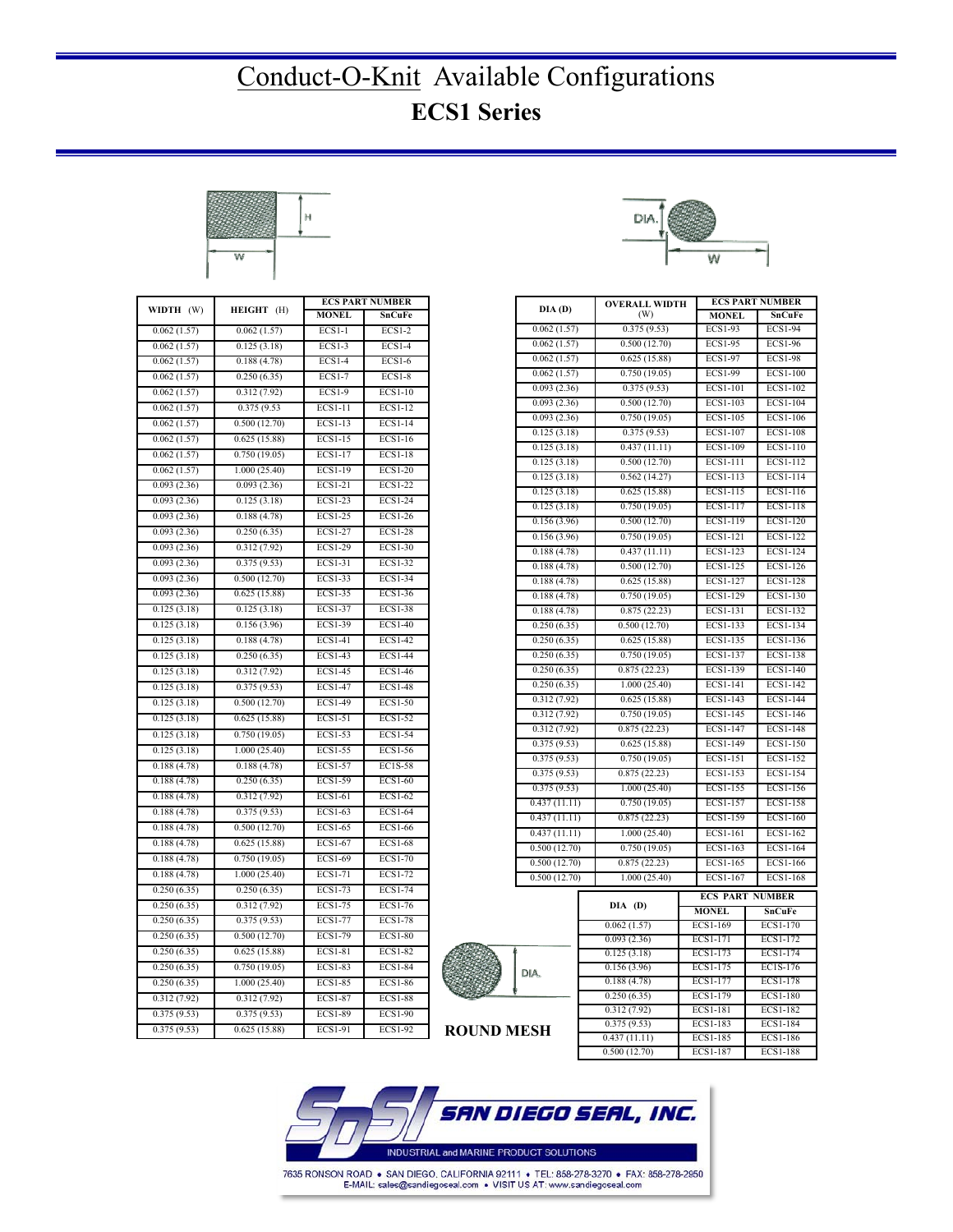# Conduct-O-Knit Round Tubing Core **ECS1 Series**



|                   | <b>ECS PART NUMBER</b>     |               |  |  |
|-------------------|----------------------------|---------------|--|--|
| <b>CORE DIA.*</b> | <b>SILICONE SOLID TUBE</b> |               |  |  |
|                   | <b>MONEL</b>               | <b>SnCuFe</b> |  |  |
| 0.188(4.78)       | ECS1-189                   | ECS1-190      |  |  |
| 0.250(6.35)       | ECS1-191                   | ECS1-192      |  |  |
| 0.375(9.53)       | ECS1-193                   | ECS1-194      |  |  |
| 0.500(12.70)      | ECS1-195                   | ECS1-196      |  |  |

 \* These dimensions are for the elastomer core. Add 0.032" (0.81) for outside dimensions or diameters.